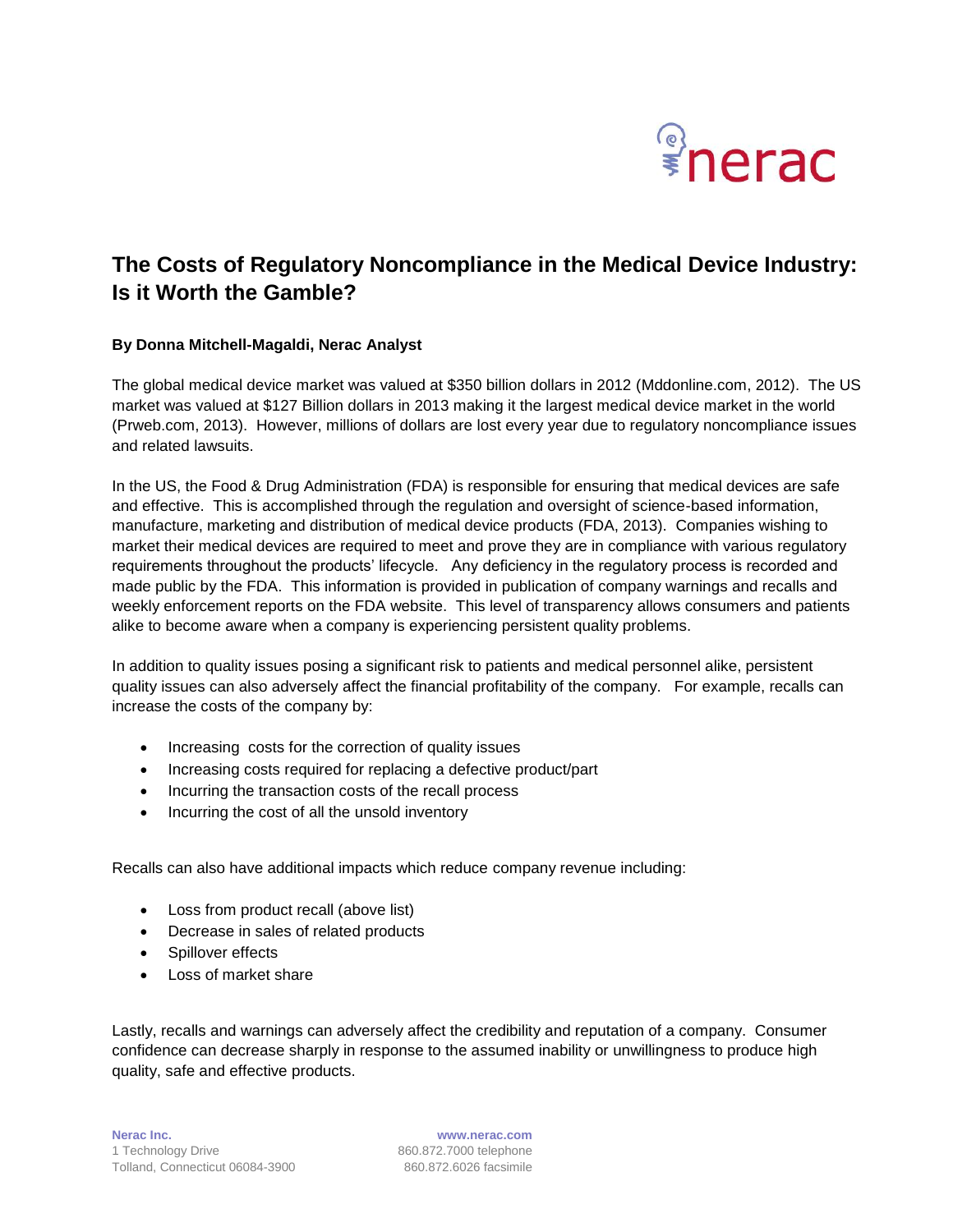Unfortunately, a direct assessment of these costs and the resulting lost revenue are very difficult to assign a specific dollar amount to and no public information is available. However, by looking at some of the current lawsuits that have resulted from quality issues, it's apparent that the costs are high.

The DaVinci Robotic Surgery device by Intuitive Surgery Inc had reported problems with cracks leading to accidental perforations, serious injury, and even some deaths. The FDA issued warnings to this company on this device in April of 2001, citing lack of premarket approval for expanded indications in cardiac surgery. In July of 2013, the company was cited for nonconformance of Current Good Manufacturing Process for the device's tips covers. A voluntary recall of the device was made in 2013. As a result of problems associated with the DaVinci Robotic System, numerous lawsuits have been filed and the company is still in litigation. However, shares of the company stock in March 15, 2013 were down \$8.62 per share which brought it to \$484.75 per share. As of the writing of this article, Intuitive Surgical share is down to \$425.22 per share.

One of the largest lawsuits in recent history involved company giant Johnson & Johnson/Depuy and their metal on metal hip implants. Patients and doctors complained of injury and damage due to fretting and corroding of metal components. In 2013, the company agreed to a settlement of 2.5 billion dollars in compensation to be paid to over 8,000 patients who had to have their artificial hips removed and replaced with another device. The company also agreed to pay all of the medical costs associated with the procedures and expenses which may raise the overall costs to 3 billion dollars (Meier, 2013).

Stryker reported in 2013 that it expects costs associated with litigation from recalls for its ABGII and Rejuvenate to run between 700 million and 1.3 billion dollars. These devices were found to corrode which resulted in pain and swelling for patients (Walker, 2013).

Also in 2013, Bard was hit with a 275.1 million dollar litigation charge relating to lawsuits for the Avaulta vaginal mesh. The device was linked to erosion, pain, organ perforation, and recurrent urinary problems. This financial hit resulted in a sizeable net loss for the company (Hollmer, 2013).

Lawsuits can't be discussed without mentioning Poly Implant Prosthese (PIP). PIP was a French company that supplied silicone breast implants in Europe. Although their products were not sold in the U.S., the financial toll due to not complying with regulatory directives was catastrophic. Medical problems arose when the breast implant ruptured causing inflammation and pain. They were banned in 2010 after it was discovered that they were made from industrial grade silicone (Jones, 2012). The company is now bankrupt from the extensive lawsuits and PIP executives were charged with aggravated fraud and risk maximum prison time of five years each plus fines (Rosnoblet, Libert, & Sage, 2014).

Looking through the FDA recalls and warning letters, it is apparent that many of the issues cited by the FDA are related to manufacturing processes and quality issues. Such inadequacies have the high potential of adversely effecting company bottom lines. Medical device manufacturers can benefit greatly by tightening up their current good manufacturing processes, design controls and quality systems. Adhering to the regulatory requirements will help mitigate serious financial loss from recalls and lawsuits.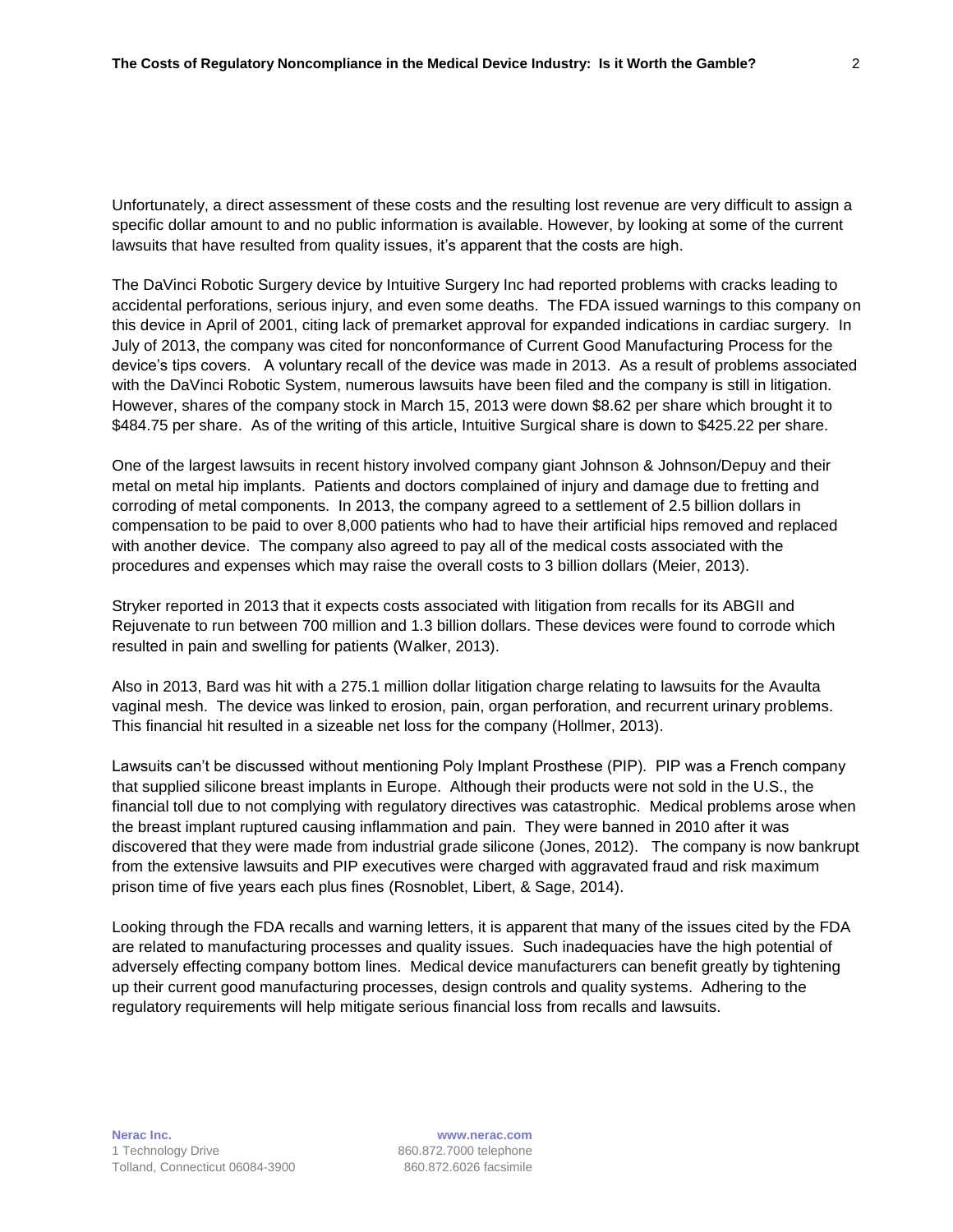## **Works Cited**

FDA. (2013). *What we do*. Retrieved 2013, from FDA.gov: http://www.fda.gov/aboutfda/whatwedo/

Hollmer, M. (2013). *Report: Bard, Boston Scientific and more seek to settle vaginal mesh lawsuits*. Retrieved 2014, from fiercemedicaldevices.com: http://www.fiercemedicaldevices.com/story/report-bard-bostonscientific-and-more-seek-settle-vaginal-mesh-lawsuits/2013-09-30

Jones, B. (2012). *Breast implant scandal: What went wrong?* Retrieved 2014, from Cnn.com: http://www.cnn.com/2012/01/27/world/europe/pip-breast-implant-scandal-explained/

Mddonline.com. (2012). *he U.S. Medical Device Industry in 2012: Challenges at Home and Abroad*. Retrieved 2014, from Mddonline.com: http://www.mddionline.com/article/medtech-2012-SWOT

Meier, B. (2013, 11 19). *Johnson & Johnson in Deal to Settle Hip Implant Lawsuits*. Retrieved 1 16, 2014, from Nytimes.com: Under the agreement, the medical products giant would pay nearly \$2.5 billion in compensation to an estimated 8,000 patients who have been forced to have the all-metal artificial hip removed and replaced with another device.

Prweb.com. (2013). *The Medical Device Market: USA - At an Estimated US\$127.1bn in 2013, the US Medical Device Market is the World's Largest*. Retrieved 2014, from Prweb.com: http://www.prweb.com/releases/2013/9/prweb11130932.htm

Rosnoblet, J.-F., Libert, L., & Sage, A. (2014). *Makers of fraudulent PIP breast implants go on trial in France*. Retrieved 2014, from worldnews.nbcnews.com: http://worldnews.nbcnews.com/\_news/2013/04/17/17793489-makers-of-fraudulent-pip-breast-implants-goon-trial-in-france?lite

Walker, J. (2013). *Stryker Says Hip Recall May Cost Up to \$1.13 Billion*. Retrieved 2014, from wsj.com: http://online.wsj.com/article/BT-CO-20131023-714444.html